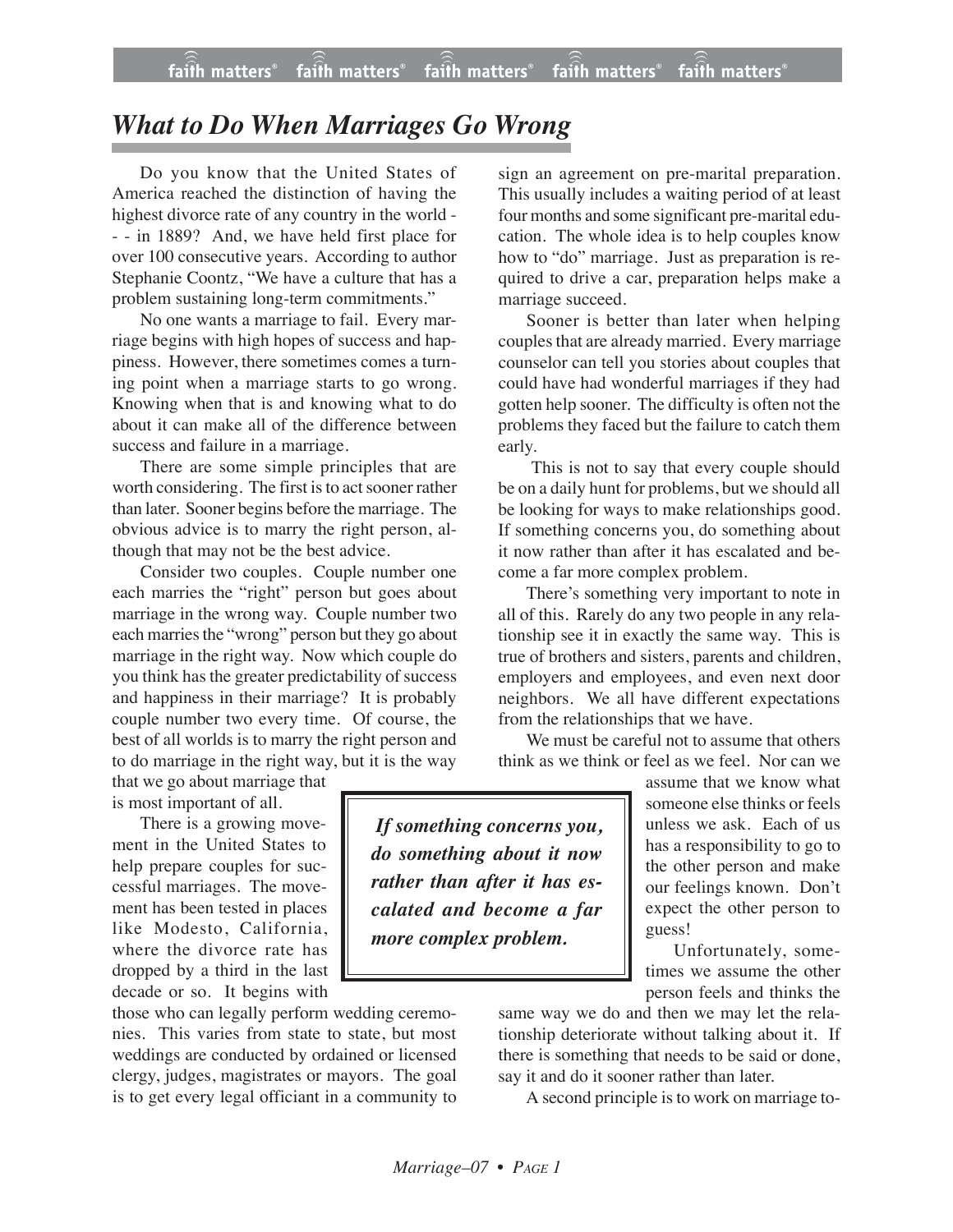gether. Think of your marriage as a project like building a house or planning a vacation or developing investments. Read books, subscribe to marriage magazines, go to marriage growth seminars. Set up goals to build your relationship.

When there is a conflict or a need, talk about it and tackle it like any other project. Pray about it together. Do research. Talk about your approach. Instead of letting the issues divide you, let the problems unite you. Think of marriage in terms of skills. Focus on education more than on therapy to solve the problem.

Let me give you an example. Joe and Mary have been married for seven years. Both admit that their marriage needs some help. They love each other and want their marriage to succeed. So she suggests that they go to a marriage counselor together to get to the root of the problem. He says he doesn't want to go to a stranger and talk about their problems, so she suggests going to a counselor they both know. He says he doesn't want to go to someone he knows and talk about their problems!

Mary does a little research and concludes that most men are like Joe. They're reluctant to see doctors, reluctant to ask for directions, reluctant to visit counselors or talk about problems. However, she finds that men are very open to learning skills. Education, yes; therapy, no.

They talk about this together and strike a deal. They will learn skills of conflict management, financial planning and how to argue. They'll do this together for six months and if it doesn't work then they will try the counselor. They agree to get their education by reading the Bible, asking God for help, buying and studying a few marriage books and taking a pair of seminars on marriage and on money. What they have done is work on their marriage together. It becomes a joint project and that is very good.

But what if the person to whom you are married is unwilling to work with you on the marriage? Then you do it yourself. Instead of blaming or shirking responsibility, take responsibility. Pray. Read the Bible. Study marriage books. Go to seminars. Get counseling. Figure out what skills you need to help your marriage by yourself.

Now, obviously, this is not the preferred ap-

proach. It's plan B rather than plan A. But it can still be an extremely helpful approach. You will build skills that will be beneficial to your spouse even if he or she is reluctant to cooperate.

A third principle is to pick your counselors carefully. Proverbs 15:22 says, "Plans fail for lack of counsel, but with many advisers they succeed." The Bible repeatedly encourages and demonstrates the value of advice and counsel from others - - - as long as you pick your counselors carefully. But the Bible contains multiple stories of people who took bad advice and, as a result, ruined their lives as well as the lives of others.

Picking counselors doesn't primarily refer to professional marriage counselors. It can be anyone who gives advice and influences your marriage. The people who surround us and talk with us powerfully influence us. If your co-workers think that divorce is the solution to every marital conflict, they will influence you toward divorce. If you are surrounded by immature and troubled marriages, this may hurt your marriage. If you choose a counselor who thinks divorce is the absolute last resort, you may try every other alternative first.

Who are the best counselors for a marriage that is going wrong? Often the very best influence comes from other couples who have experienced similar problems and have gotten through them successfully. You can't say to that couple, "It will never work out", because they worked it out. They truly understand. They can be sympathetic, confrontational and helpful all at the same time.

When picking a professional counselor, ask if this person gives wise and good advice. Is this someone who shares your Christian values and biblical prospective? Is it someone with whom you will feel comfortable and whom you trust? Call and talk to the recommended counselor in advance. Have a trial session and pay for it. It this isn't the best counselor for you, move on to someone else.

Be careful that you are not just looking for someone to take your side and tell you what you want to hear. Pick friends, advisors and counselors who have your marriage's best interests at heart.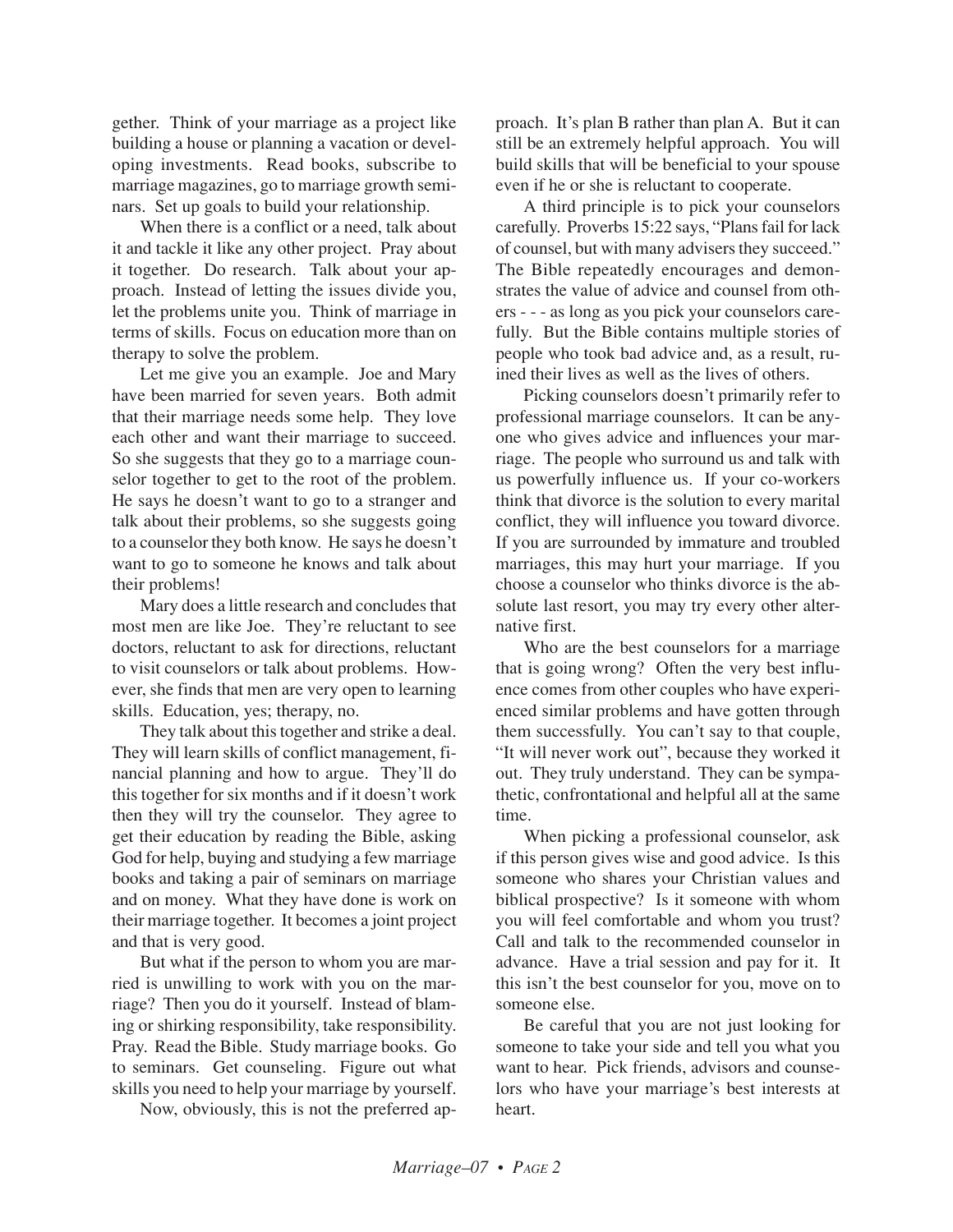Right now, ask yourself a question: *Who are the people who most influence my marriage? Are these people who influence my marriage for God and for good?* Pick your counselors carefully!

A fourth principle to adopt a "do my best with no regrets" approach. This will serve you well no matter what happens. It is a commitment to do everything possible in the relationship to make the marriage survive and thrive. Determine to please God and do what is right regardless of what your spouse does.

This can be very difficult. We are all tempted to be controlled by the behavior and attitudes of other people. When they fail to meet our expectations or hurt us we want to retaliate. We become defensive and try to protect ourselves. When they seem to deliberately do wrong, we may be tempted to escalate the tension and make things

worse. We are repeatedly faced with harsh and hard choices.

However, returning good for evil is a basic Christian strategy for life and relationships. Romans 12:21 says, "Do not be overcome by evil, but overcome evil with good." That is specifically applied to marriages in 1 Peter 3:1. There is says that a Christian wife may actually win her husband to Christ by her behav-

ior. This is an extremely powerful tool for transformation when a person behaves Christianly in the face of less than Christian behavior from a spouse. In other words, do your very best to help your marriage and do what is right even if the other person does what is wrong.

Will it work? Often it will work, but sometimes it does not work. If it doesn't work, you will be able to look back and say before God, "I can honestly say I did the best I could. I did what was right. I did everything that I possibly could to make this marriage succeed. I did what was right and my partner did what was wrong and ended the marriage."

A fifth and final principle is to make divorce the last resort. Research indicates that couples who do not consider divorce to be an option have a much higher probability of staying together than couples who always think that there's a way out.

Suppose you go to a physician because you have a sore arm. If the doctor's first course of treatment is amputation, you probably want to try a different doctor. Amputation may become necessary eventually, but you want it to be the absolute last resort. Try everything else first. If nothing else works, then maybe amputation should come up for discussion.

The Bible lists two reasons for divorce. The first reason is in Matthew 19:9 and is a direct quote from Jesus Christ. He said, "I tell you that anyone who divorces his wife, except for marital unfaithfulness, and marries another woman commits adultery." The Greek word translated "marital unfaithfulness" is *porneia* from which we get our

*Research indicates that couples who do not consider divorce to be an option have a much higher probability of staying together than couples who always think that there's a way out.*

English word pornography. Most often it refers to heterosexual adultery, although it could refer to homosexual activity as well. Jesus was saying was that adultery is a legitimate, but not a necessary, grounds for divorce and for remarriage.

The second reason is found in 1 Corinthians 7:15. Here it talks about the marriage of a Christian

whose spouse abandons the marriage and says that Christian is then free to divorce and remarry. It says, " . . . if the unbeliever leaves, let him do so. A believing man or woman is not bound in such circumstances; God has called us to live in peace." The obvious intent of the Bible is that divorce is to be rare and only under very limited circumstances.

1 Corinthians 7:10-12 has a lot of other advice about marriages going wrong and what to do. St. Paul writes:

> To the married I give this command (not I, but the Lord): A wife must not separate from her husband. But if she does, she must remain unmarried or else be reconciled to her husband. And a husband